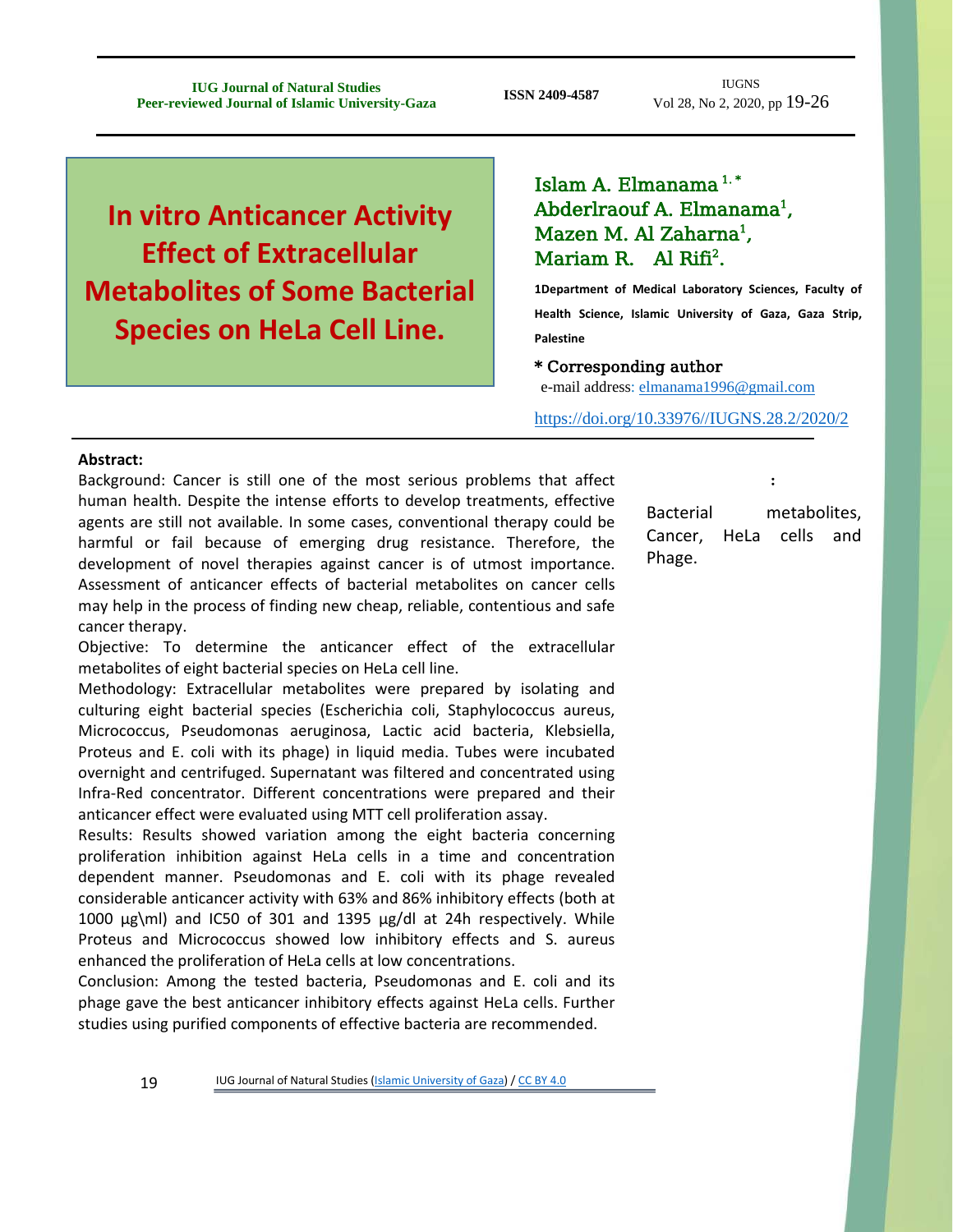#### **1. Introduction:**

Cancer is still one of the most serious problems that affect human health. Globally is considered as the second leading cause of death with nearly 8.8 million deaths in 2015. Nearly 1 in 6 deaths is due to cancer (WHO, 2017). Cancer is an uncontrolled growth of cells that in some cases can metastasize through lymph or blood (Ravuri and Kumari, 2013). Estimated annual incidence for 2018 had to be 40,000 cases or more (National cancer institute, 2018).

Cervical cancer was found to be the fourth most commonly diagnosed cancer in women in 2012, with an estimated 527,600 new cases worldwide (American cancer society, 2017). In Gaza, 4.6% of female cancers was cervical cancer (Palestinian Ministry of Health, 2015).

The cancer-curative methods are surgery, immunotherapy, radiotherapy and the popular one is chemotherapy (Gillet, et al., 2007). These techniques are useful in certain cases but could be harmful, failure sometimes due to chemotherapy-induced resistance.

Despite the intense efforts to develop treatments, effective agents are still not available. There upon, natural products extracts seem to be the most promising source of new drugs for cancer (El-Gendy et al., 2008).

Some microorganisms such bacteria can be a source of bioactive natural products with the advantage of sustainable production of secondary metabolites (ER et al., 2015). Bacteria have unique capabilities that make them well-suited as 'perfect' anticancer agents. In recent studies they showed that they could control

tumor growth (Forbes, 2010). For example, Lactic acid bacteria (LAB) have been reported to possess certain anticancer properties (Kim et al., 2002). The therapeutic effects of LAB include improvement of lactose intolerance, prevention of intestinal infection, decrease in serum cholesterol, increase in immune response, anti-carcinogenic activity and antioxidative effects (Lin and Chang, 2000).

One reason for choosing bacterial extracts is that the side effects of chemotherapy and drug resistance of some cancer types belong to the significant current therapeutic problems. Hence, searching for new anticancer substances and medicines are very important. Among them, bacterial proteins and peptides are a promising group of bioactive compounds and potential anticancer drugs (Karpiński & Adamczak, 2018).

And since the world is facing an increasing cancer rates, an important global attention for health care organizations is needed; as it performs a great load for government healthcare systems. Therefore, the development of therapies against cancer is a significance strategy for healthcare research. One common feature of the disruption of metabolic pathways observed in cancer cell growth is metabolic product pathways; as a novel approach to manage cancer. Therefore, assessment of anticancer effects of bacterial metabolic extract on cancer cells will help in the process of finding new cheap, reliable, contentious and safe cancer therapy.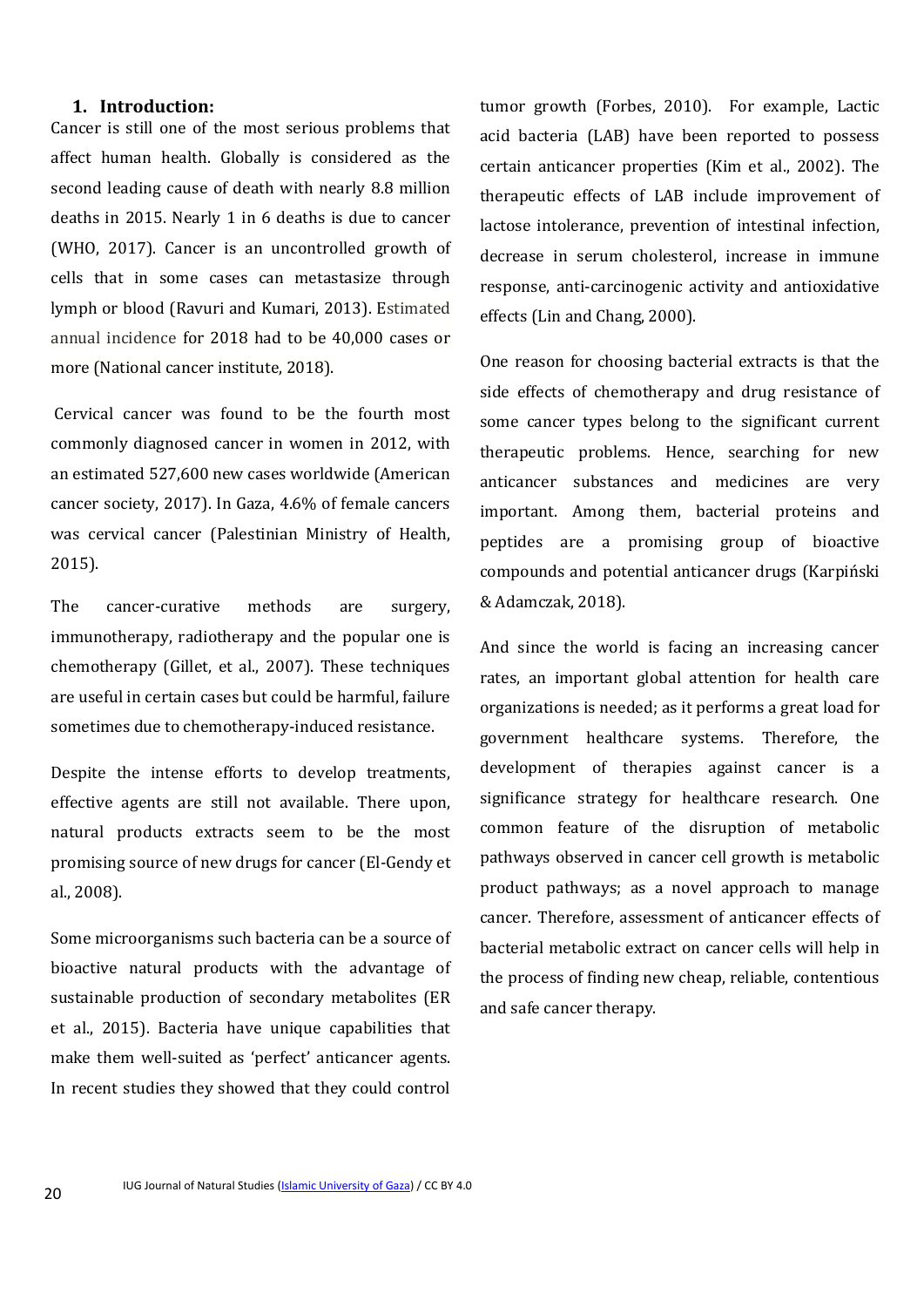#### **2. Materials and Methods**

#### **2.1 Extraction of metabolic products of bacteria**

Lactic acid bacteria, *Pseudomonas aeruginosa*., *Proteus, Klebsiella, Staphylococcus aureus, Micrococcus* and *E. coli* isolates were sub-cultured in Nutrient broth media (HiMedia, India) at 37 °C for 24–48 hrs. For the *in vitro* preparation of the cell-free filtrate, cultured bacterial cells were centrifuged at 4600 rpm for 20-30 min. The supernatants were filtered using a 0.22 µm syringe filter. Adjusting the pH of the supernatants to 7 with NaOH and storing them at  $4^{\circ}$ C (ER et al., 2015).

### **2.2 HeLa cells culture**

HeLa cell line was used and cultured in Dulbecco's Modified Eagle Medium (DMEM) supplemented with 10% FBS, 100 units/ml penicillin and 100 µg/ml streptomycin at 37  $\circ$ C in a humidified 5% CO<sub>2</sub> incubator.

#### **2.3 MTT Assay**

HeLa cells were plated and allowed to reach approximately 70% - 80% confluence where a 100 µl of cells were added into each well and incubated overnight. On the next day: Cells were treated with different concentrations of the extracts starting from 12.5 to 1000  $\mu$ g/ml. Final volume should be 100  $\mu$ l per well.

On the third day, 100  $\mu$ l of 5 mg/ml MTT (3-(4, 5dimethylthiazolyl-2)-2,5-diphenyltetrazolium bromide) was added to each well. Considering one set of wells as control (MTT with cells but no extract). After 3 hours of incubation at 37 °C, 100 μL of dimethylsulfoxide (DMSO) replaced the MTT solution to dissolve the blue crystals then the absorbance was read at 550 nm using Multiskan FC (Republic of Korea) ELISA reader (van Meerloo et al., 2011).

## **3. RESULTS AND DISCUSSION**

The effect of extracellular extracts on the viability of cancer cells was determined by MTT assay on HeLa cells, a routine technique, which was used to determine the cytotoxic effect of Lactobacillus *plantarum* 5BL on different cancer cells, including HeLa, Michigan Cancer Foundation-7 (MCF-7), adenocarcinoma gastric cell line (AGS) and human colonic adenocarcinoma cell line (HT-29) (Er, et al., 2015). This technique is based on the ability of cells to metabolize the yellow tetrazolium salt MTT to a blue crystalline formazan product (Er, et al., 2015). The manner in which a cell dies determines the nature of the response by the surrounding tissue. Death by necrosis acts by inducing oxidative stress and production of numerous pro-inflammatory cytokines (Er, et al., 2015).

In this study, eight bacterial strains were isolated from various sources, including clinical samples and from isolates from the Microbiology laboratory at Islamic University of Gaza. The anticancer activity of the microbial extracellular metabolites was determined against one established cancer cell lines; HeLa cells (table 1).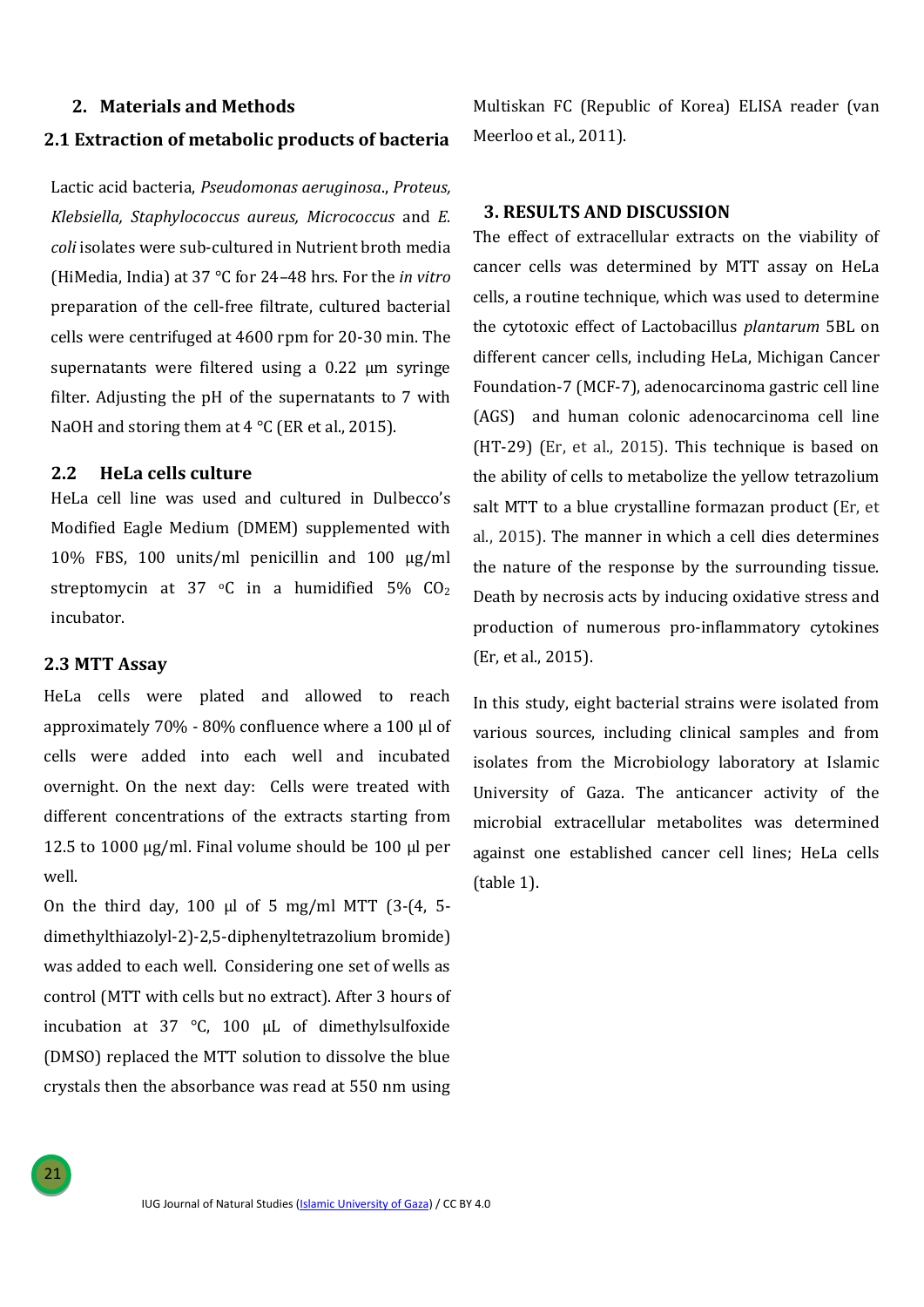**Table 1** *The inhibitory effect of bacterial extract at 24 on Hela cells*

|                        | Inhibitory effect % (24 h) |         |                        |                  |                  |            |            |         |
|------------------------|----------------------------|---------|------------------------|------------------|------------------|------------|------------|---------|
| Conc<br>$\mu$ g/m<br>1 | E.<br>coli<br>S.<br>Phage  | Proteus | $\mathbf{S}$<br>aureus | Ъ.<br>aeruginosa | Micrococcus spp. | Klebsiella | E.<br>coli |         |
| 12.5                   | 20.0                       | $-26.5$ | 3.8                    | 33.1             | 3.6              | NT         | NT         | NT      |
| 25                     | 17.9                       | 11.2    | $-5.3$                 | 17.6             | 14.0             | $-4.6$     | 19.1       | $-19.9$ |
| 50                     | 21.9                       | 15.8    | 3.9                    | 29.5             | 24.1             | 6.0        | 32.1       | $-11.5$ |
| 100                    | 20.1                       | 10.8    | $-22.3$                | 16.8             | 21.1             | 24.9       | 37.7       | $-7.3$  |
| 200                    | 31.0                       | 18.5    | $-18.6$                | 28.7             | 18.5             | 9.2        | 36.6       | $-3.6$  |
| 400                    | 24.8                       | 18.5    | 3.8                    | 24.6             | 28.4             | $-5.0$     | 39.2       | 17.1    |
| 800                    | 79.0                       | 25.7    | 58.2                   | 58.1             | 34.8             | $-16.2$    | 37.9       | $-11.6$ |
| 1000                   | 85.7                       | 27.1    | <b>NT</b>              | 62.7             | 30.4             | $-16.8$    | 41.0       | 12.5    |

*NT=Not Tested. (-) Indicates enhancing effect, LAB= Lactic Acid Bacteria*

Upon using the HeLa cell line, the crude extracellular metabolites of the tested bacteria (*E. coli* with Phage, *P. aeruginosa, E. coli, Micrococcus* spp., and *Proteus*) showed 85.7% 62.7%, 41%, 30.4%, and 27.1% inhibition, respectively, after 24h by using the MTT assay.

The inhibitory effect % were determined by exposing cells to various concentrations of the crude extracellular metabolites (12.5, 25, 50, 100, 200, 400, 800, and 1000 μg/ml) for 24 h. Results indicated that the crude extract of *E. coli* with its phage had promising anticancer activity against HeLa cell lines, and exhibited a reasonable degree of anticancer activity, causing 85.7% inhibition after 24 h.

The inhibitory effect of different concentrations of *E. coli* with its phage crude extract at different time points on HeLa cells was studied. It increased the inhibitory effect in dose dependent manner. The inhibitory effect increased from 20% to 85.7% as the concentration extract increased from 12.5 to 1000μg/ml for 24 h (Table 1).

Colicins A, E1 and E3 are produced by *E. coli* and have molecular sizes: more than 20, 57 and 9.8 kDa, respectively (Kaur, et al., 2015). Colicin E1 and A inhibited 10 cell lines: breast carcinoma (MCF7, ZR75, BT549, BT474, MDA-MB-231, SKBR3 and T47D), osteosarcoma (HOS), leiomyosarcoma (SKUT-1) and fibrosarcoma (HS913T). Only the colon carcinoma line (HT29) was insensitive to colicin E1. Colicin E1 showed 50% inhibition of fibrosarcoma (HS913T) and 17–40% inhibition of other cancer cell lines. Colicin A showed

16 to 56% inhibition of cancer cell lines and 36% inhibition of normal diploid fibroblasts with wild-type p53 (MRC5). Colicin E3 demonstrated no significant inhibition activity against tested cancer cells (Chumchalová and Šmarda, 2003).

Our results showed that *Proteus* spp. crude extracellular metabolites enhanced the proliferation of HeLa cells at 12.5 μg/ml concentrations. In contrast, the inhibitory effect slightly increased from 11.2% to 27.1% as the concentration of the crude extract was increased from 25 to 1000 μg/ml. As shown in Table 1, the inhibitory effect of *P. aeruginosa* on HeLa cells increased from 58.1% to 62.7% as the concentration increased from 800 to 1000 μg/mL

*P. aeruginosa* PAO1, a potential pathogen of plants and animals, produces the cyclodipeptides (CDPs) cyclo(L-Pro-L-Tyr), cyclo(L-Pro-L-Phe), and cyclo (L-Pro-L-Val) (PAO1-CDPs), whose effects have been implicated in inhibition of human tumor cell line proliferation (Hernández-Padilla, et al., 2017). The crude *P.*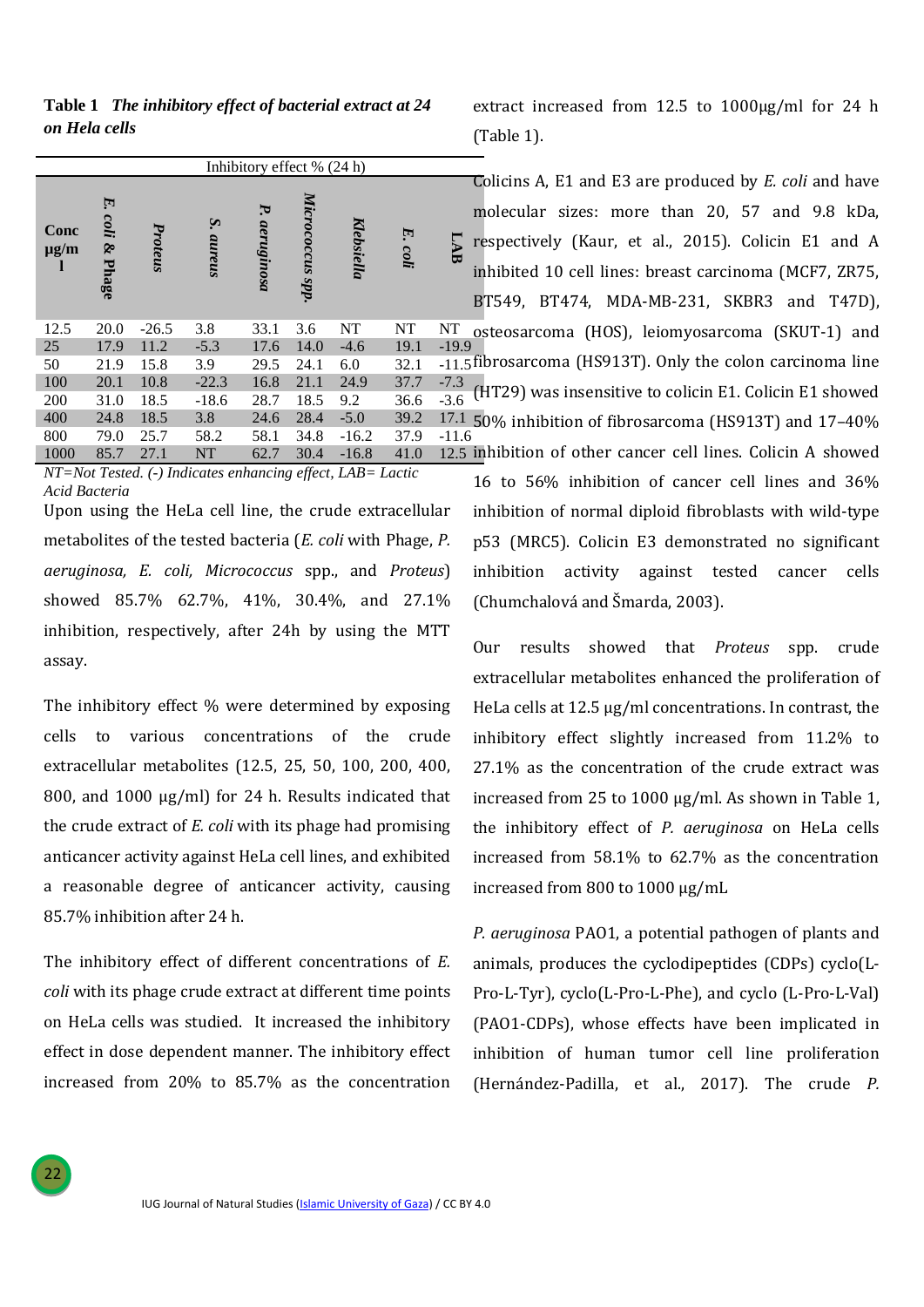*aeruginosa* PAO1-CDPs mixture promoted cell death in HeLa cells in a dose-dependent manner, showing efficacy similar to that of isolated *P. aeruginosa* PAO1- CDPs (LD50 of 60 to 250 mM) and inducing apoptosis with effective concentration 50 (EC50) between 0.6 and 3.0 mM (Hernández-Padilla, et al., 2017).

*P. aeruginosa* is a pathogenic and opportunistic bacterium that produces a large number of virulence factors. CDPs can be considered the molecules that can regulate the production of virulence factors in a quorum sensing-dependent manner in this microorganism (Campbell, et al., 2009, Galloway, et al., 2010, Rojas et al., 2015 & Dandekar et al., 2013).

In the context of antiproliferative properties attributed to CDPs, a mixture of CDPs composed of cyclo(L-Pro-L-Tyr), cyclo(L-Pro-L-Val), and cyclo(L-Pro-L-Phe) isolated from the *P. aeruginosa* PAO1 strain can inhibit the proliferation of human tumor cell lines: HeLa and CaCo-2. In addition, it has been reported that a crude PAO1-CDP mixture showed Inhibitory concentration (IC50) of 0.53 mg/ml (Vázquez-Rivera, et al., 2015).

The probable reason for the observed effects is that molecules isolated from living entities such as *P. aeruginosa* are produced with chiral specificity, ensuring stereochemical specificity and therefore strong activity (Brauns, et al., 2004).

The results of this study demonstrated cancer enhancing activity of *Klebsiella* spp. This enhancing activity fluctuated with varying concentration (25 to  $1000 \mu g/ml$ ).

23

Microcin E492 (M-E492) is a bacteriocin produced by *K. pneumoniae* RYC492 and it has a molecular mass of 7.9 kDa. The cytotoxicity of M-E492 was detected in the case of various malignant human cell lines, including cervical adenocarcinoma (HeLa), acute T cell leukaemia (Jurkat), B cell line originated from Burkitt's lymphoma (Ramos) and B-lymphoblastoid cell lines transformed by infection with Epstein-Barr virus (RJ2.25, a variant of the Raji B-LCL) (Joo, Ritchie, Kamarajan, Miao, & Kapila, 2012).

In our study, the *Lactobacillus* spp*.* Extracellular metabolite, enhanced the proliferation of HeLa cells differently at different concentrations (25 to 1000 μg/mL) for 24 h. The maximum enhancing effect was 19.9% at 25 μg/ml.

Contrasting to our results, most probiotic microorganisms are lactic acid bacteria (LAB) such as *Lactobacillus* spp., *Bifidobacterium* spp., and *Enterococcus* spp. LAB have been reported to possess certain anticancer properties (Er, et al., 2015).

Plantaricin A is a bacteriocin of *L. plantarum* C11 and its molecular weight reaches 2.4 kDa. In the case of artificially synthesized plantaricin A, the cytotoxicity against the human T cell leukaemia was determined *in vitro* (Zhao, et al., 2006).

A study has shown that *P. pentosaceus*, *L. plantarum*, and *W. confusa* have the potential to inhibit the proliferation of Caco-2 cells. *L. plantarum* showed the strongest inhibitory effect. Although there are anticancer studies with *L. plantarum* (Kim, et al., 2002), there are not adequate data regarding the anticancer effects of *P. pentosaceus* and *W. confusa*. By using the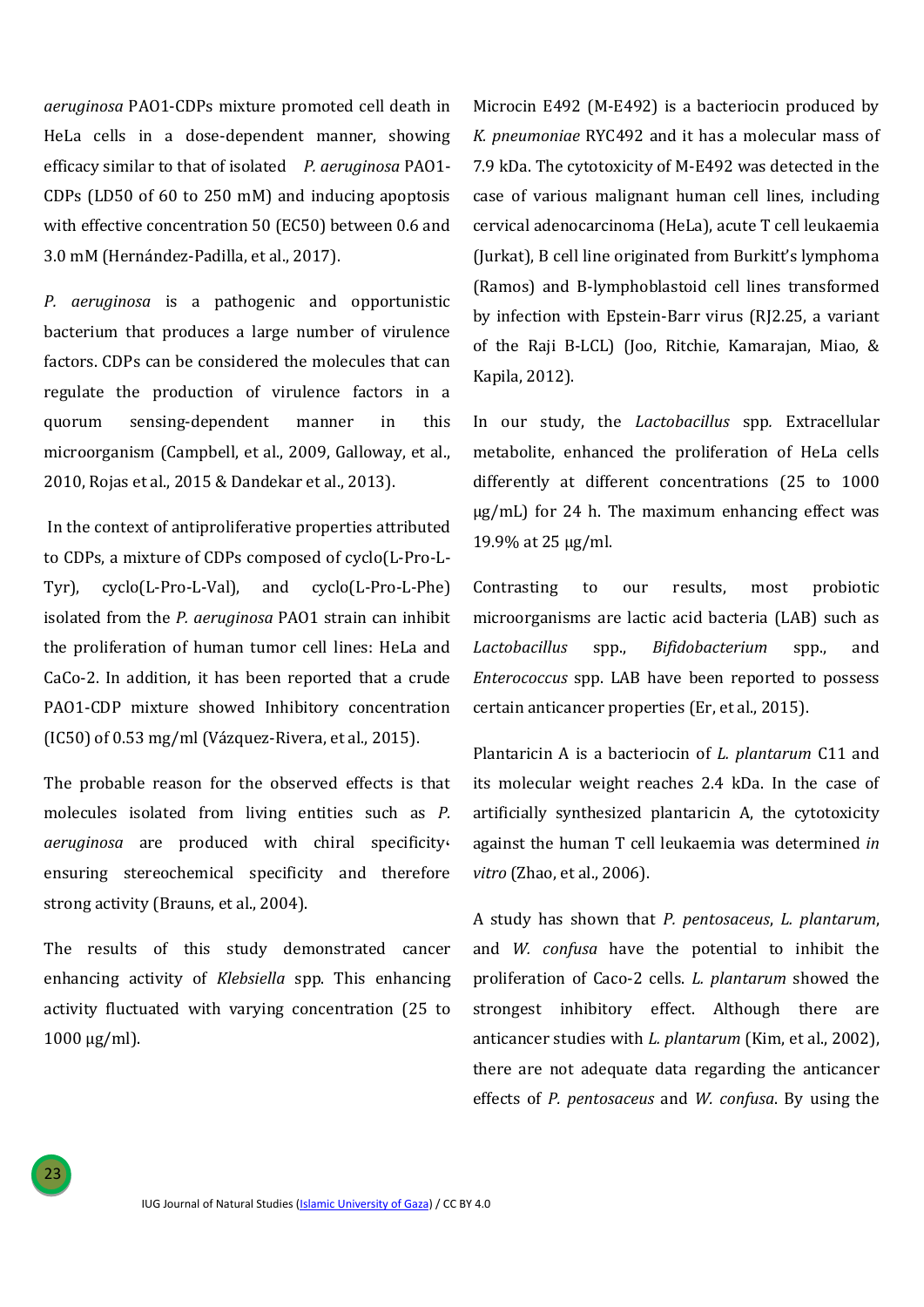MTT assay, Patel et al., (2010) reported that dextran isolated from *P. pentosaceus* has no cytotoxic effect on HeLa cells (Patel, et al., 2010).

The inhibitory effect of different concentrations of *E. coli* extracellular metabolites at different time points on HeLa cells was studied. As shown in Table 1. The extracellular metabolites decreased the proliferation of cells at concentrations 25–1000 μg/ml at 24 h. As the concentration was increased from 25 to 1000 μg/ml the inhibitory effect increased from 19.1% – 41%.

A related study, reported that the crude ethyl acetate extract of *Aspergillus* sp isolate showed promising results by MTT assay with IC50 as low as 20.37±0.36 μg/mL on HeLa, and  $44.75\pm0.81$  μg/mL on MCF-7 cells (Thomas, et al., 2011).

In another study by Adnyana et al., in 2007, they found that the ethyl acetate extract of *S. galbus* TP2 strain shows a potential anticancer (T47D cell line) activities (Andayani, et al., 2015).

In a study, Vijayabharathi et al., reported that *Sterptomyces* strain, isolated from humus soils in the Western Ghats, has an anticancer activity against HepG2 (hepatic carcinoma) and HeLa (cervical carcinoma) *in vitro* (Vijayabharathi, et al., 2011).

A study performed by WAHYUDI et al., in (2006) showed that the best toxicity and anticancer activity were performed by *B. subtilis* crude extract with LC50 and IC50 were 378 µg/ml and 132.877 µg/ml, respectively (Safari, et al., 2015).

Microbes are the large repositories of bioactive compounds with different structural and functional

24

forms, namely; sugars, acids, esters, ethers, terpenoids, peptides, proteins, and nucleopeptides, which are meant for the immense applications in the treatment of the wide range of disease types, such as anticancer, anti-inflammatory, antimicrobial, antiviral, and antifungal (Kumavath, 2015).

This study suggests that *E. coli* with its phage and *P. aeruginosa* may considered as potential candidates for anticancer use (as illustrated in Figure 1). More work is needed in order to identify and purify the active metabolites from those crude extracts and then to be tested on HeLa cell lines and other available tumor cell lines.



**Figure 1** *Anti-proliferative effect of all tested microorganisms at 1000µg/ml*

#### **4. References:**

- American Cancer Society: Cancer Facts and Figures 2018. Atlanta, Ga: American Cancer Society, 2018. Also [available](https://www.cancer.org/research/cancer-facts-statistics/all-cancer-facts-figures/cancer-facts-figures-2018.html) online Exit [Disclaimer.](https://www.cancer.gov/policies/linking) Last accessed February 26, 2018.
- Andayani, D. G. S., Sukandar, U., Sukandar, E. Y., & Adnyana, I. K. (2015). Antibacterial, Antifungal and Anticancer Activity of Five Strains of Soil Microorganisms Isolated from Tangkuban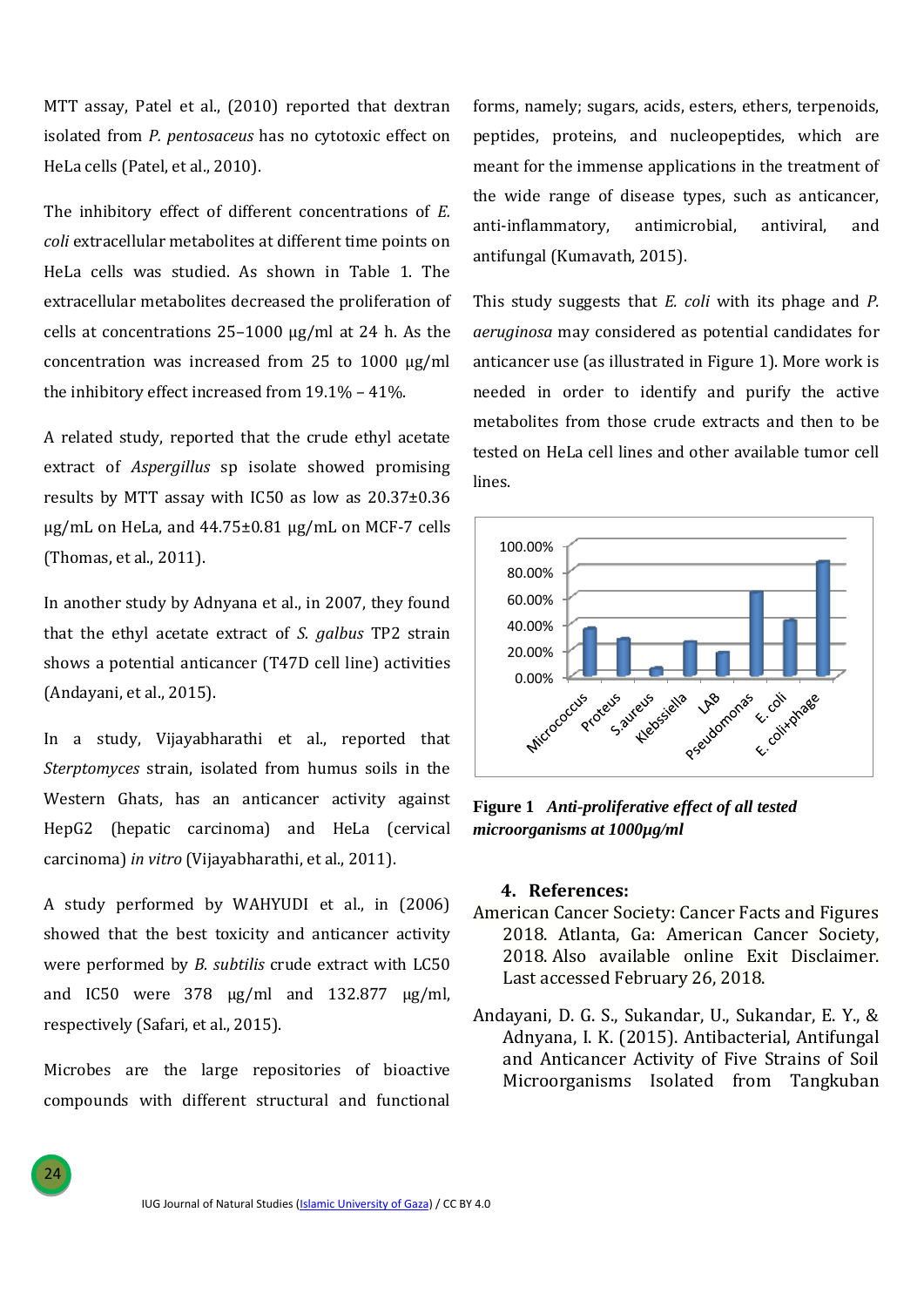Perahu Mountain by Fermentation. *HAYATI Journal of Biosciences*, *22*(4), 186-190.

- Brauns, S. C., Milne, P., Naudé, R., & Van de Venter, M. (2004). Selected cyclic dipeptides inhibit cancer cell growth and induce apoptosis in HT-29 colon cancer cells. *Anticancer research*, *24*(3a), 1713–1719.
- Campbell, J., Lin, Q., Geske, G. D., & Blackwell, H. E. (2009). New and unexpected insights into the modulation of LuxR-type quorum sensing by cyclic dipeptides. *ACS chemical biology*, *4*(12), 1051-1059.
- Chumchalová, J., & Šmarda, J. (2003). Human tumor cells are selectively inhibited by colicins. *Folia microbiologica*, *48*(1), 111-115.
- Dandekar, A. A., & Greenberg, E. P. (2013). Microbiology: Plan B for quorum sensing. *Nature chemical biology*, *9*(5), 292.
- El-Gendy, M. M., Shaaban, M., El-Bondkly, A. M., & Shaaban, K. A. (2008). Bioactive benzopyrone derivatives from new recombinant fusant of marine Streptomyces. *Applied biochemistry and biotechnology*, *150*(1), 85.
- Er, S., Koparal, A. T., & Kivanc, M. (2015). Cytotoxic effects of various lactic acid bacteria on Caco-2 cells. *Turkish Journal of Biology*, *39*(1), 23-30.
- Forbes, N. S. (2010). Engineering the perfect (bacterial) cancer therapy. *Nature reviews. Cancer*, *10*(11), 785.
- Galloway, W. R., Hodgkinson, J. T., Bowden, S. D., Welch, M., & Spring, D. R. (2010). Quorum sensing in Gram-negative bacteria: smallmolecule modulation of AHL and AI-2 quorum sensing pathways. *Chemical reviews*, *111*(1), 28-67.
- Gillet, J. P., Efferth, T., & Remacle, J. (2007). Chemotherapy-induced resistance by ATPbinding cassette transporter genes. *Biochimica*

25

*et Biophysica Acta (BBA)-Reviews on Cancer*, *1775*(2), 237-262.

- Hernández-Padilla, L., Vázquez-Rivera, D., Sánchez-Briones, L. A., Díaz-Pérez, A. L., Moreno-Rodríguez, J., Moreno-Eutimio, M. A., ... & Campos-García, J. (2017). The Antiproliferative Effect of Cyclodipeptides from *Pseudomonas aeruginosa* PAO1 on HeLa Cells Involves Inhibition of Phosphorylation of Akt and S6k Kinases. *Molecules*, *22*(6), 1024.
- Joo, N. E., Ritchie, K., Kamarajan, P., Miao, D., & Kapila, Y. L. (2012). Nisin, an apoptogenic bacteriocin and food preservative, attenuates HNSCC tumorigenesis via CHAC 1. *Cancer medicine*, *1*(3), 295-305.
- Karpiński, T. M., & Adamczak, A. (2018). Anticancer Activity of Bacterial Proteins and Peptides. *Pharmaceutics*, *10*(2), 54.
- Kaur, S., & Kaur, S. (2015). Bacteriocins as potential anticancer agents. *Frontiers in pharmacology*, *6*, 272.
- Kim, J. Y., Woo, H. J., Kim, K. H., Kim, E. R., Jung, H. K., Juhn, H. N., & Lee, H. J. (2002). Antitumor activity of *Lactobacillus plantarum* cytoplasm on teratocarcinoma-bearing mice. *J Microbiol Biotechnol*, *12*, 998-1001.
- Kim, J. Y., Woo, H. J., Kim, Y. S., & Lee, H. J. (2002). Screening for antiproliferative effects of cellular components from lactic acid bacteria against human cancer cell lines. *Biotechnology letters*, *24*(17), 1431-1436.
- Kumavath, R. N. (2015). Novel antimicrobial and anticancer drugs from bacteria. In *Antimicrobials* (pp. 158-169). CRC Press.
- Lin, M. Y., & Chang, F. J. (2000). Antioxidative effect of intestinal bacteria *Bifidobacterium longum* ATCC 15708 and *Lactobacillus acidophilus* ATCC 4356. *Digestive diseases and sciences*, *45*(8), 1617-1622.